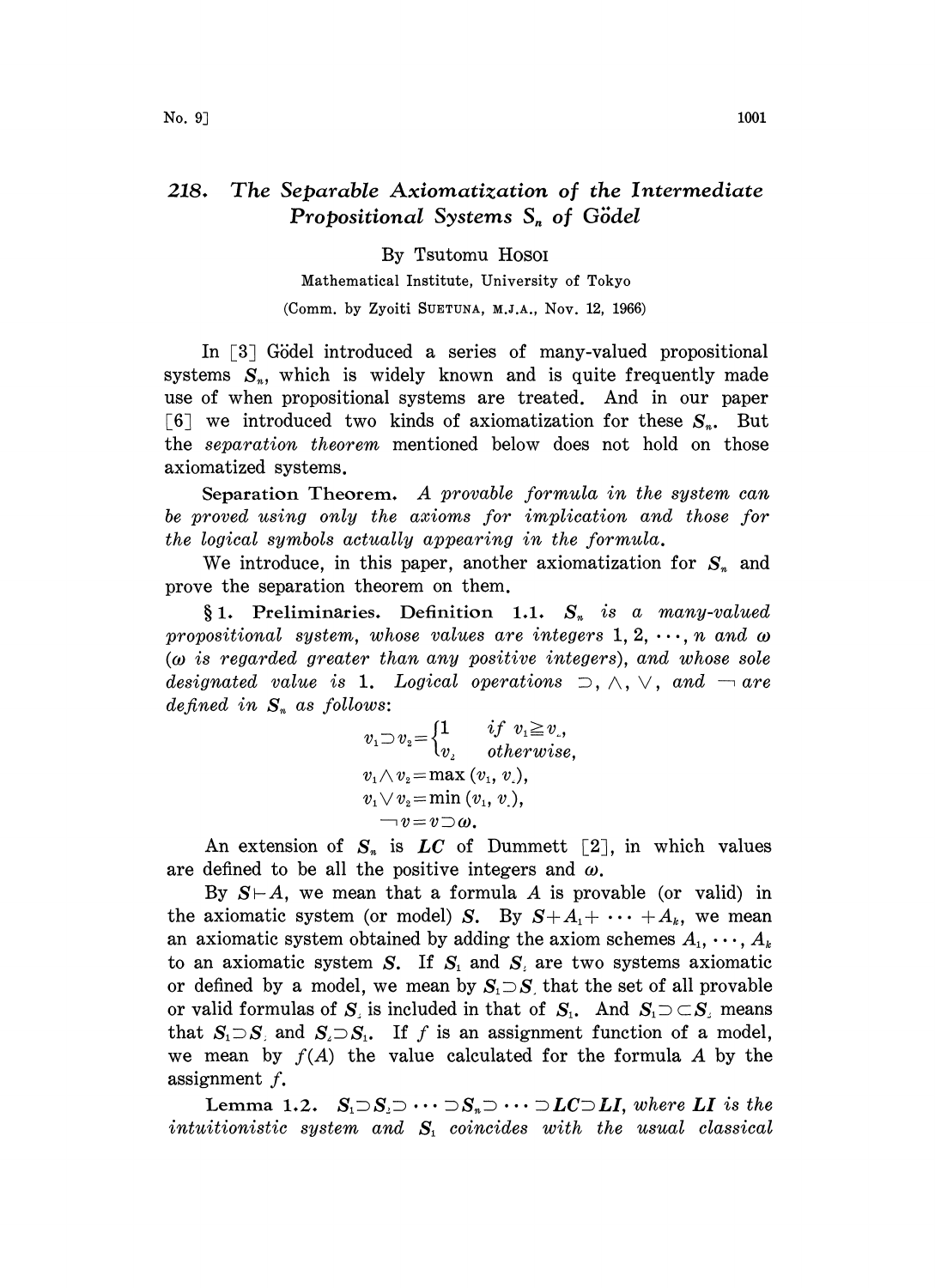system.

We omit the proof since the lemma can be easily proved. We call a system between the classical and the intuitionistic as intermediate.

 $§ 2.$  Former Axiomatizations. Definition 2.1. We define some formulas as follows:

$$
X_n = \bigvee_{1 \leq i < j \leq n+1} (a_i \supset a_j) \wedge (a_j \supset a_i),
$$
\n
$$
T_n = \bigvee_{1 \leq i \leq n+1} a_i,
$$
\n
$$
F_n = \bigvee_{1 \leq i \leq n+1} \neg a_i,
$$
\n
$$
Y_n = X_n \vee (T_n \wedge F_n),
$$
\n
$$
R_n = a_n \vee (a_n \supset a_{n-1}) \vee \cdots \vee (a_2 \supset a_1) \vee \neg a_1,
$$
\n
$$
Z = ((a_1 \supset a_2) \supset a_3) \supset ((a_2 \supset a_1) \supset a_3) \supset a_3),
$$

where  $a_i$ 's are propositional variables.

Dummett  $\lceil 2 \rceil$  obtained the

Lemma 2.2.  $LC \supset \subset LI+Z$ .

And we proved in  $[4]$  and  $[5]$  that the separation theorem holds on  $LI+Z$ .

In  $\lceil 6 \rceil$  is proved the

Lemma 2.3.  $S_n \supset \subset LI+Z+X_{n+1}+Y_n \supset \subset LI+R_n$ .

The separation theorem does not hold on these axiomatizations, since the newly added axiom schemes  $X_{n+1}$ ,  $Y_n$ , and  $R_n$  contain logical symbols other than the implication.

§ 3. Separability. A formula is called an  $I$  (or  $C$ , or  $D$ , or  $N$ ) formula if it contains only implication (or conjunction, or disjunction, or negation) as its logical symbols. An IC formula is a formula in which no logical symbols other than implication and conjunction are contained. An  $IC$  axiom is an axiom which is an  $IC$  formula. An IC theorem is a theorem which is an IC formula and is provable from  $IC$  axioms. An  $IC$  proof is a proof in which only  $IC$  axioms are used. A system is  $IC$  complete if the theorems which are  $IC$ formulas are IC theorems. Other combinations are defined similarly. A system is called separable if the separation theorem holds on it.

We proved in  $\lceil 4 \rceil$  the

Lemma 3.1. If an intermediate propositional system satisfies the following  $(1)$ ,  $(2)$ , and  $(3)$ , it is separable.

(1) The system is constructed by adding some new I axioms to a separable intuitionistic propositional system.

(2) The system is I complete.

(3) There exist I formulas  $F_i(a, b)$  (i=1,  $\cdots$ , k) whose propositional variables are only a and <sup>b</sup> such that formulas of the forms  $D_i: \mathbb{a} \vee \mathbb{b} \supset F_i(\mathbb{a}, \mathbb{b}) \qquad (i = 1, \cdots, k),$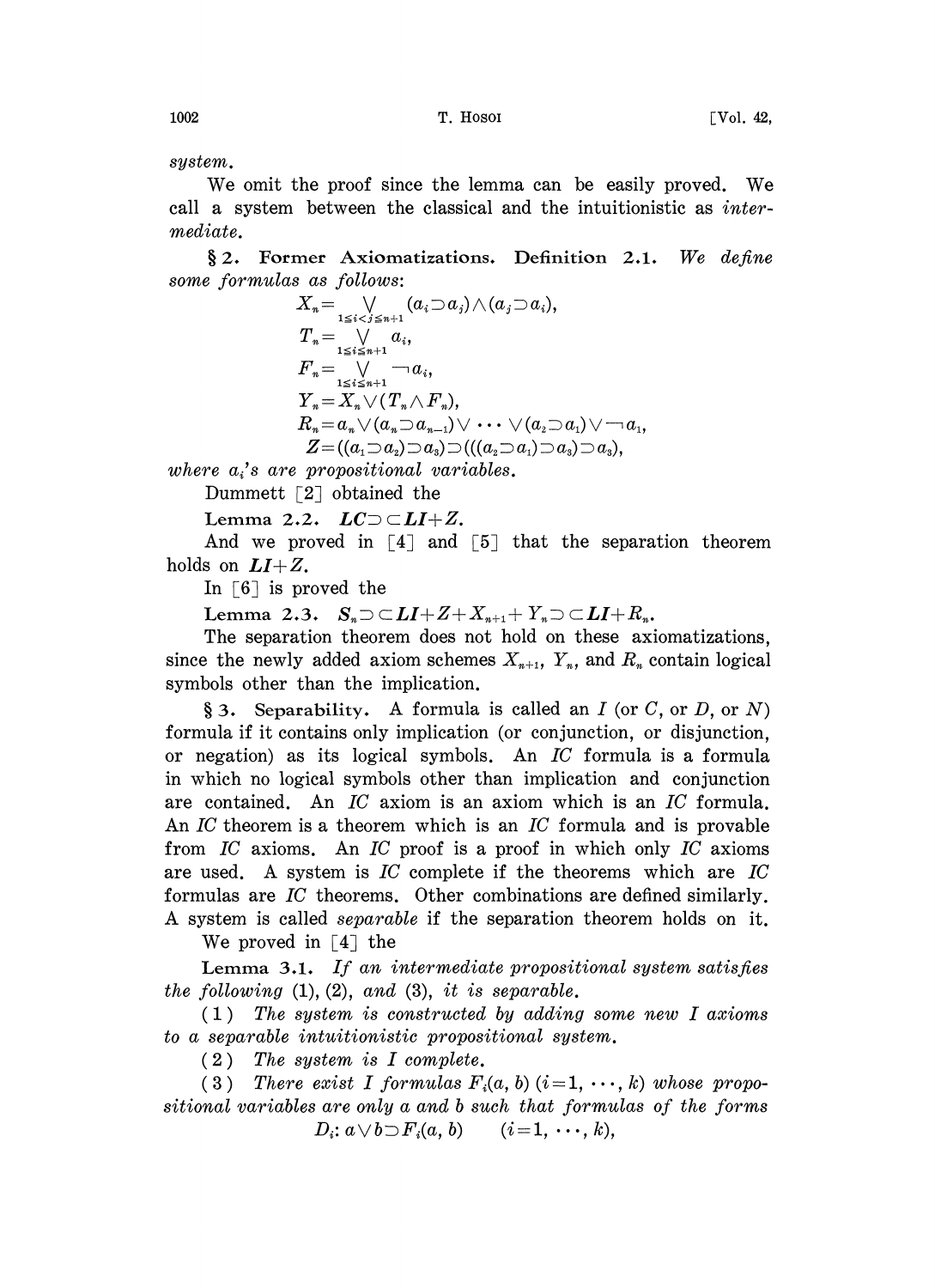No. 9] Separable Axiomatization of Intermediate Propositional Systems 1003

$$
D_0: F_1(a, b) \supset (\cdots \supset (F_k(a, b) \supset a \vee b) \cdots),
$$

are ID theorems.

The condition (3) can be weakened to (3') below.

(3') The formulas  $D_i$ 's and  $D_0$  are theorems.

**Proof.** Since  $a \supset a \vee b$  and  $b \subset a \vee b$  are intuitionistic theorems, we get I theorems  $a \supset F_i(a, b)$  and  $b \supset F_i(a, b)$  from the theorem  $D_i$ . Hence  $a \vee b \supset F_i(a, b)$  is an ID theorem. And since

 $a \vee b \supset ((a \supset c) \supset ((b \supset c) \supset c))$ 

is an intuitionistic theorem, we get an  $I$  theorem

 $F_1(a, b) \supset (\cdots \supset (F_k(a, b) \supset ((a \supset c) \supset ((b \supset c) \supset c))))$ 

from  $D_0$ . Here we put c to be  $a \vee b$ , and from  $a \supset a \vee b$  and  $b \supset a \vee b$ we get the ID theorem  $D_{0}$ .

An example of the separable intuitionistic system is the system of Kleene  $\lceil 7 \rceil$ . And hereafter we mean by  $LI$  the intuitionistic system of Kleene or some other separable ones.

§ 4.  $LP_n$ . Recently Nagata [8] defined a sequence of formulas  $P_n$  and systems  $LP_n$  as follows:

Definition 4.1.

$$
P_1 = ((a_1 \supset a_0) \supset a_1) \supset a_1,
$$
  
\n
$$
P_n = ((a_n \supset P_{n-1}) \supset a_n) \supset a_n.
$$
  
\n
$$
LP_n = LI + P_n.
$$

One of his results concerning this sequence is the Lemma 4.2.  $S_n \supset L P_n$ , but not  $S_{n+1} \supset L P_n$ ; and

 $S_1 \supset \subset LP_1 \supset LP_2 \supset \cdots \supset LP_n \supset \cdots \supset LI.$ Now we prove two lemmas concerning  $P_n$ .

Lemma 4.3. Not  $LP_n \supset S_n$ , if  $n \geq 2$ .

**Proof.** Let  $M$  be a 5-valued system as follows:

|                  |              | $1\quad 2\quad 3\quad 4\quad \omega$ |                                           |                         |                         | Λ                | $\mathbf{1}$     |                  |                         | $2\quad 3\quad 4\quad \omega$                |          |
|------------------|--------------|--------------------------------------|-------------------------------------------|-------------------------|-------------------------|------------------|------------------|------------------|-------------------------|----------------------------------------------|----------|
| 1                | 1            | $\boldsymbol{2}$                     | $\boldsymbol{3}$                          |                         | $4\omega$               | 1                | $\mathbf 1$      | $\boldsymbol{2}$ | $\overline{\mathbf{3}}$ | $\overline{4}$                               | $\omega$ |
| $\overline{2}$   | $\mathbf{1}$ | $\mathbf 1$                          | $\boldsymbol{3}$                          | $\overline{4}$          | $\omega$                | 2                | $\boldsymbol{2}$ |                  | $2\quad 3$              | $\overline{4}$                               | $\omega$ |
| 3                | $\mathbf 1$  | $\mathbf{1}$                         | $\mathbf{1}$                              | $\overline{4}$          | $\overline{\mathbf{4}}$ | 3                | 3                | $\bf{3}$         | $\overline{\mathbf{3}}$ | $\omega$                                     | $\omega$ |
| $\overline{4}$   | $\mathbf 1$  | $\mathbf{1}$                         | $\boldsymbol{3}$                          | $\mathbf{1}$            | 3                       | 4                | $\boldsymbol{4}$ |                  |                         | $4\ \omega\ \ 4\ \ \omega$                   |          |
| $\omega$         | $\mathbf 1$  | $\mathbf{1}$                         | $1\quad1\quad1$                           |                         |                         | $\omega$         |                  |                  |                         | $\omega$ $\omega$ $\omega$ $\omega$ $\omega$ |          |
|                  |              |                                      |                                           |                         |                         |                  |                  |                  |                         |                                              |          |
| $\vee$           |              | $1\quad 2\quad 3\quad 4\quad \omega$ |                                           |                         |                         |                  |                  |                  |                         |                                              |          |
| $\mathbf{1}$     | 1            | 1                                    | 1                                         | 1                       | 1                       | $\mathbf{1}$     | $\omega$         |                  |                         |                                              |          |
| $\overline{2}$   | $\mathbf 1$  | $\boldsymbol{2}$                     |                                           | $2\quad 2$              |                         | $\boldsymbol{2}$ | $\omega$         |                  |                         |                                              |          |
| $\overline{3}$   | 1            | $\boldsymbol{2}$                     | $\overline{\mathbf{2}}$<br>$\overline{3}$ | $\overline{\mathbf{2}}$ | - 3                     | 3                | 4                |                  |                         |                                              |          |
| $\boldsymbol{4}$ | $\mathbf 1$  | $\boldsymbol{2}$                     | $\mathbf{2}$<br>$\overline{\mathbf{3}}$   | $\overline{4}$          | $\overline{4}$          | $\boldsymbol{4}$ | 3                |                  |                         |                                              |          |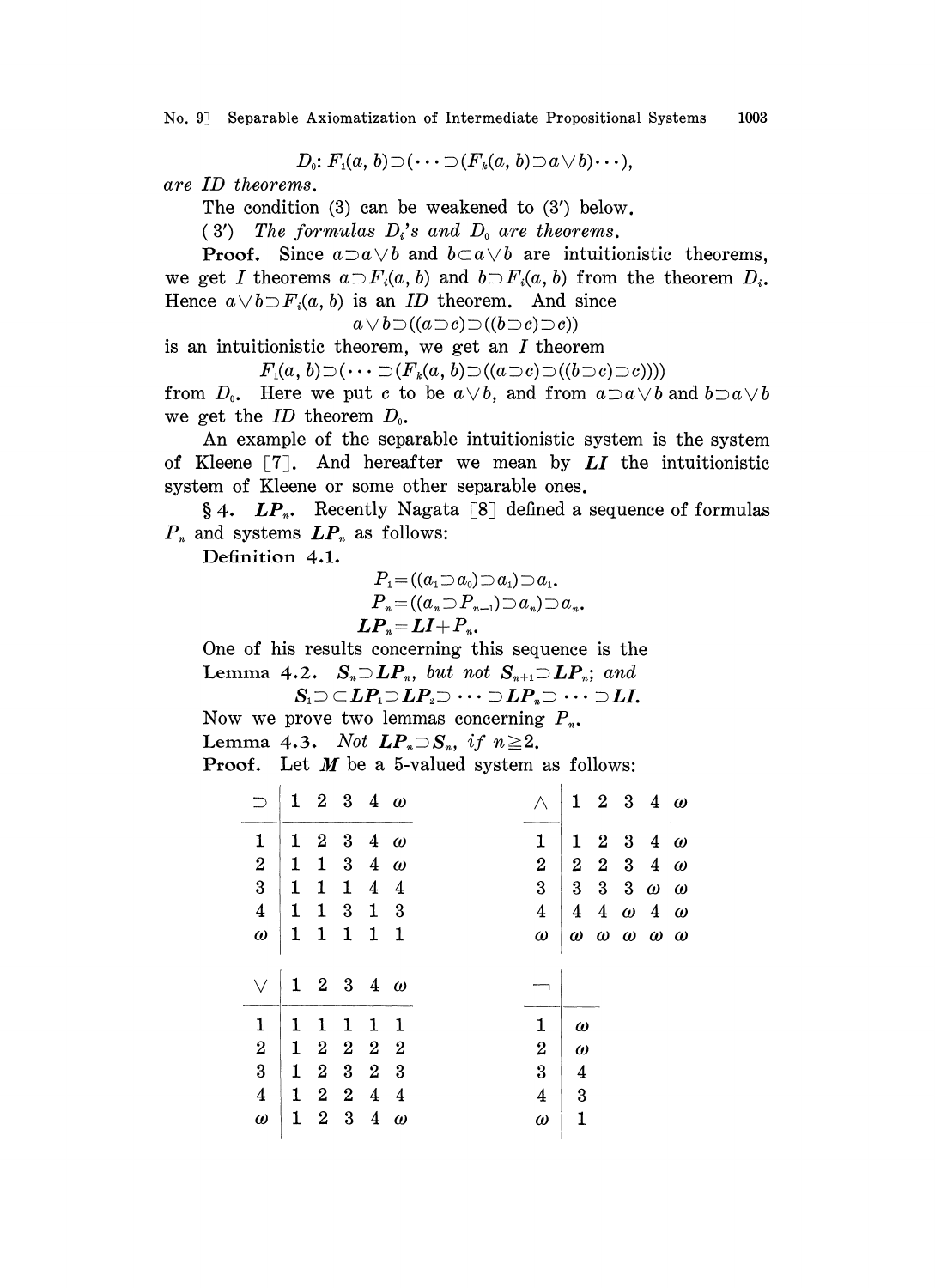the value 1 is the designated value. Then it is easily seen that  $M \supset LI$ .  $M \vdash Z$  is not true since

 $((3 \supset 4) \supset 2) \supset ((4 \supset 3) \supset 2) \supset 2) = 2.$ 

 $P_1\neq 1$  if and only if  $a_1=2$  and  $a_0=3, 4$ , or  $\omega$ , and then  $P_1=2$ . Hence if  $n \ge 2$ ,  $P_n \ne 1$  if and only if  $a_n=2$  and  $P_{n-1}=3, 4$ , or  $\omega$ . But  $P_{n-1}$ only gets the value 1 or 2, if  $n \ge 2$ . Hence  $LP_n \supset S_n$  dose not hold if  $n \geq 2$ .

Lemma 4.4.  $LC+P_n\vdash R_n$ .

 $\vdash R_n.$ ormu **Proof.** Let  $Q_n$  be a formula obtained from  $P_n$  by substituting  $a_0$  by  $a_1 \wedge \neg a_1$ . Let f be an assignment function of LC assigning values  $v_1, \dots, v_n$  to propositional variables  $a_1, \dots, a_n$ . Then  $f(Q_n)$  $=f(R_n)$  holds since  $f(Q_n)$  and  $f(R_n)$  are not 1 if and only if  $1 \lt v_n \lt v_{n-1} \lt \cdots \lt v_1 \lt w$  and on that occasion they both gets the value  $v_n$ .

§ 5. New Axiomatization. Definition 5.1.  $MP<sub>n</sub>=LC+P<sub>n</sub>$ (that is,  $\textbf{MP}_{n} = \textbf{LI} + \textbf{Z} + \textbf{P}_{n} = \textbf{LP}_{n} + \textbf{Z}$ ).

By 4.3,  $LP_n$  does not give an axiomatization for  $S_n$ . But by 4.4,  $MP<sub>n</sub> \supset S<sub>n</sub>$ . And by 4.2,  $S<sub>n</sub> \vdash P<sub>n</sub>$ , hence  $S<sub>n</sub> \supset MP<sub>n</sub>$ . So we have the Theorem 5.2.  $S_n \supset \subset MP_n$ .

This  $MP_n$  is another axiomatization for  $S_n$ . And the main purpose of this paper is to prove that the separation theorem holds on this  $MP_n$  if we take for LI a separable intuitionistic system such as that of Kleene  $\lceil 7 \rceil$ .

Since we have the lemma 3.1, we only need to prove that  $MP_n$ satisfies the three conditions of 3.1. But the added axioms to  $LI$ are all  $I$  axioms, so  $(1)$  is satisfied. And

 $a \vee b \supset ((a \supset b) \supset b), \quad a \vee b \supset ((b \supset a) \supset a),$ 

and  $((a\Box b)\Box b)\Box((b\Box a)\Box a)\Box a\lor b)$  are  $(ID)$  theorems of LC, hence they are  $(ID)$  theorems of  $MP_n$  and (3) is satisfied. So we only need to prove that  $MP_n$  is I complete. Before we prove that, we must make some preparations.

An assignment function  $f$  is almost always considered with relation to some formulas, in other words, to a set of some propositional variables  $\{a_1, \dots, a_m\}$ . Let  $v_i$  be the value assigned to  $a_i$  by f  $(1 \le i \le m)$ . By  $V(f)$ , we mean the set  $\{v_1, \dots, v_m\}$ , and by  $M_f(i)$ the *i*-th maximum value of  $V(f)$  (we omit the subscript f if there occurs no confusion), and by  $H(f)$  the number of different values in  $V(f)$ , and by  $f_k$  an assignment function which assigns to  $a_i$  the value 1 if  $f(a_i) \leq k$  and the value  $f(a_i)$  otherwise.

Lemma 5.3. If A is an I formula and  $S_n \vdash A$  and if f is an assignment function of LC such that  $H(f) \leq n$ , or  $H(f) = n+1$ and  $V(f) \ni 1$ , then  $f(A) = 1$ .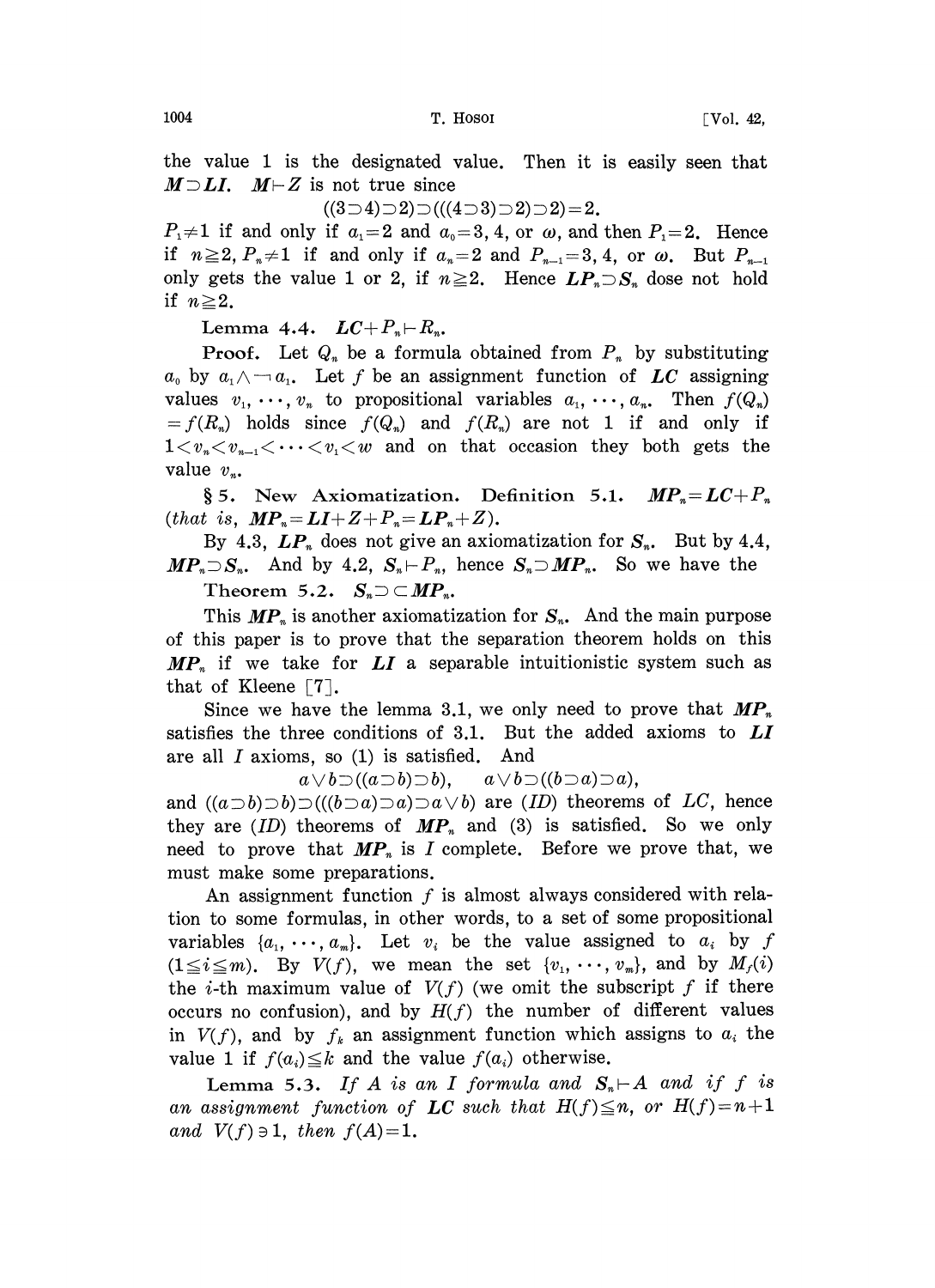No. 9 Separable Axiomatization of Intermediate Propositional Systems 1005

**Proof.** The operation  $\supset$  depends only on the relation  $\geq$ between the values, and  $v_1 \supset v_2$  does not get a value other than 1 or  $v<sub>x</sub>$ . So the calculation of  $f(A)$  just goes as in  $S_n$  under the condition of the lemma.

Theorem 5.4. (I completeness.) If  $A$  is an I formula and  $S_n \vdash A$ , then A is provable in  $MP_n$  by using only I axioms.

**Proof.** Let  $b_1, \dots, b_k$  be all the propositional variables appearing in the formula A. We assume, without loss of generality, that  $k \geq n+1$  since if not, we can take as A the I formula

 $(b_{k+1}\overline{\supset}b_{k+1})\overline{\supset}(\cdots\overline{\supset}((b_{n+1}\overline{\supset}b_{n+1})\overline{\supset}A)\cdots)$ which is equivalent to A. Let  $\rho$  be a mapping function of  $\{a_0, \dots, a_n\}$ into  $\{b_1, \dots, b_k\}$ . Then we define  $P_n^*$  to be the conjunction

$$
\bigwedge_{\text{all }\rho} P_n(\rho(a_0),\,\cdots,\,\rho(a_n)),
$$

where  $P_n(\rho(a_0), \dots, \rho(a_n))$  means the formula obtained by substituting  $a_i$  by  $\rho(a_i)$  in  $P_n$  ( $0 \le i \le n$ ). Now let f be an assignment function of LC. We prove that  $f(P^*_n \supseteq A) = 1$ .

If  $H(f) \leq n$ , or if  $H(f) = n+1$  and  $V(f) \ni 1$ , then  $f(A) = 1$  by 5.3.

If  $H(f)=n+1$  and  $V(f)\neq 1$ , or  $H(f)>n+1$ ,  $f(P_{n}^{*})=M(n+1)$ since  $f(P_n)\neq 1$  if and only if  $1\lt v_n\lt v_{n-1}\lt \cdots \lt v_0$  and on that occasion  $f(P_n)=v_n$ . Hence  $f(P_n^*\supset A)=f_{M(n+1)}(A)=1$  since  $H(f_{M(n+1)})$  $n = n + 1$  and  $V(f_{M(n+1)}) \ni 1$ .

Since  $(B_1 \wedge \cdots \wedge B_m \supset C) \equiv (B_1 \supset (B_2 \supset \cdots \supset (B_m \supset C) \cdots)$  is a theorem in LC,  $P_*^* \supseteq A$  can be transformed to an equivalent I formula of the form  $Q_1 \supset (Q_2 \supset \cdots \supset (Q_m \supset A) \cdots)$ , where each  $Q_i$ is a substituted form of  $P_n$ . And this transformed formula is provable in  $LC$ . By the I completeness of  $LC$  (cf. [1] or [5]), it is provable by using only I axioms. On the other hand, each  $Q_i$ is provable in  $MP_n$  by using the I axiom  $P_n$ . Hence by the modus ponens,  $A$  is proved by  $I$  axioms only.

By this proof of I completeness of  $MP_n$ , the separation theorem is proved on  $MP_n$ .

## References

- [1] R. A. Bull: The implicational fragment of Dummett's LC. J. Symbolic Logic, 27, 189-194 (1962).
- [2] M. Dummett: A propositional calculus with denumerable matrix. J. Symbolic Logic, 24, 96-107 (1959).
- [3] K. Gödel: Zum intuitionistischen Aussagenkalkül, Akademie der Wissenschaften in Wien, Mathematisch-naturwissenschaftliche Klasse, Anzeiger, 69, 65-66 (1932). Reprinted in Ergebnisse eines mathematischen Kolloquiums, Heft 4, 40 (1931-2, publ. 1933).
- [4] T. Hosoi: On the separation theorem of intermediate propositional calculi. Proc. Japan Acad., 42, 535-538 (1966).